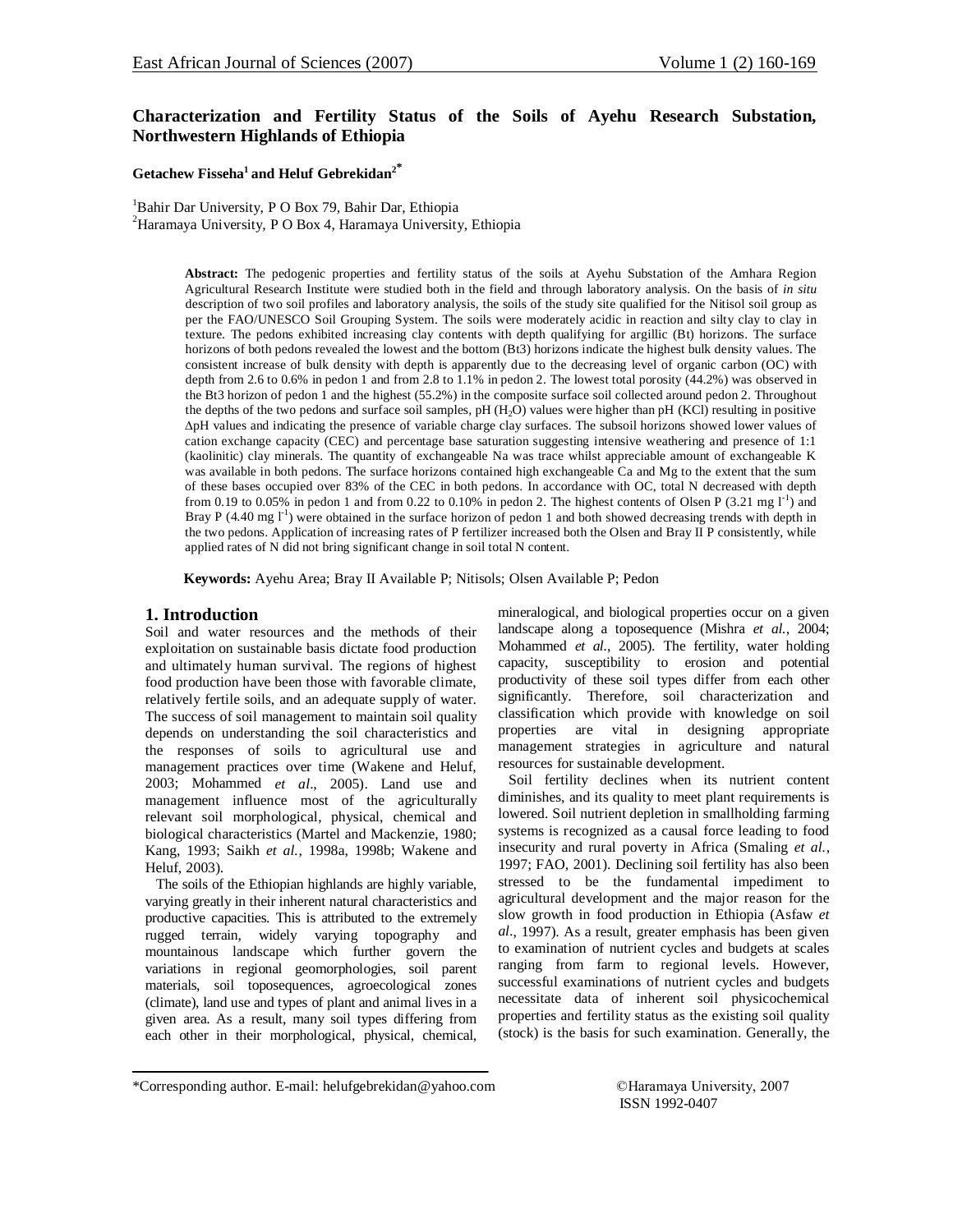available scientific information on soil characteristics and fertility depletion and its consequences on agricultural productivity and the livelihoods of small scale farming communities in sub-Saharan countries has contributed to the development and implementation of strategies for soil fertility replenishment in developing countries.

The first criterion in making a valid fertilizer recommendation is to know the soil test level of the specific nutrient in the soil. Successful soil test method should be able to predict whether or not a response is expected as well as the magnitude of that response. Since environmental conditions, soils and crops vary from place to place, it is necessary to select a suitable soil test method for each local condition. However, in Ethiopia, a few indicative P calibration studies have been carried out. Tekalign and Haque (1991) reported that the Olsen method estimated plant available P reliably on contrasting soil types indicating that the method is of more general application on wider range of soils than in calcareous soils for which it was first recommended.

Thus, understanding the physicochemical characteristics and the fertility status of a given soil play a vital role in designing appropriate management strategies for enhancing productivity of the agricultural sector and sustainable utilization of natural resources. Hence, in order to generate such information at and around the Ayehu Research Substation in the northwestern Ethiopia, this study was undertaken to characterize the soils of the study area on the basis of some selected physicochemical properties and reveal their fertility status.

## **2. Materials and Methods 2.1. Description of the Study Area**

The study was conducted at the experimental and seed multiplication site of the Ayehu Research Substation of Adet Agricultural Research Center in the Amhara National Regional State, Ethiopia. The Ayehu Research Substation is located in Ankasha District (Fig. 1) at about 435 and 30 km distances, in the north direction (Finote Selam-Bahir Dar Road), from Addis Ababa city and Kesa town, respectively. It is situated at  $11^{\circ}$  20' N  $^{-}$  at latitude and  $37^{\circ}$  25' E longitude and an altitude of 1900 m above sea level (masl). The rainy season covers from April to November and maximum rain is received in the months of June, July, August and September. According to the weather data recorded at the Ayehu meteorological station, the average annual rainfall is 1100 mm, and the mean maximum and mean minimum temperatures are  $30.6$  and  $13.6$  °C, respectively (data taken from Ayehu meteorological station). The area is characterized by a subhumid tropical climate and falls under the tepid to cool moist mid highlands (M2) agroecological zone.

The study area lies on an upland landform that is predominantly characterized by almost flat to gently undulating topography. A larger proportion of the study area and the surroundings fall in the slope ranges of nearly level (0.5-1.0%) to gently slopping (2.0-5.0%) with a slope aspect of northwest direction. Basalt is the

dominant parent material from which the soils at and around the study area have been formed through *in situ* weathering. The soils at the study area are generally highly weathered, very deep and moderately well to well drained. Intensive rainfed cultivation of annual field crops mainly cereal crops constitute the land use in the area. The dominant crops grown in the area are maize (*Zea mays)*, wheat (*Triticum spp.*), teff (*Eragrostis tef*) and hot pepper (*Capsicum frutescence*).

A field experiment involving fertilization of wheat crop with factorial combinations of five levels of N  $(0, 23, 46, 69, 92, 80, 10)$  and  $(10, 10, 10)$ 20, 30 and 40  $kg$  P  $ha^{-1}$ ) fertilizers was also conducted on the site where Pedon 1 was characterized during the time of profile study. The objectives of the study were to determine the effects of N and P fertilizers on yield, yield components and nutrient uptake of wheat and to reveal the residual effects of these fertilizers on soil N and available P contents. The full dose of P fertilizer was applied as triple super phosphate (20% P) at planting, while N was split applied (half of the dose at planting and half at 30 days after planting) as Urea: 46% N).

## **2.2. Soil Sampling**

Two representative soil profile pits of 2 m width x 2 m length and 2 m depth were excavated based on site survey and preliminary inspection of the auger-sampled soil samples. The soil profiles were described for their morphological properties according to the FAO guidelines (FAO, 1990) and samples were taken from all identified horizons for characterization of selected physical and chemical properties (particle size distribution, bulk density, particle density, porosity, pH, organic matter, total N, available P, CEC and exchangeable cations) through laboratory analysis. In addition to the soil profile samples, six composite surface soil samples (0-30 cm depth) were collected from representative spots of the entire experimental plot and the fields nearby the two pedons for laboratory analysis of the above indicated soil physicochemical properties before planting. Similarly, surface soil samples at the same depth were collected from each plot after crop harvest and finally bulked by replication to obtain one representative composite sample per treatment for determination of soil P and N contents. Undisturbed duplicate soil samples were taken using core sampler from the surface layer of the experimental field and from every horizon of the two pedons for the determination of bulk density.

## **2.3. Analysis of Soil Physical and Chemical Properties**

The surface and profile soil samples collected from the study area were air dried and crushed to pass through 2 mm sieve for the analysis of pH, particle size distribution, CEC, exchangeable cations, available P, organic matter and total nitrogen. Soil color (dry and moist) was determined using the Munsell soil color chart in the field. Particle size distribution was analyzed by the modified Bouyoucos hydrometer method (Bouyoucos, 1962). Bulk density was estimated from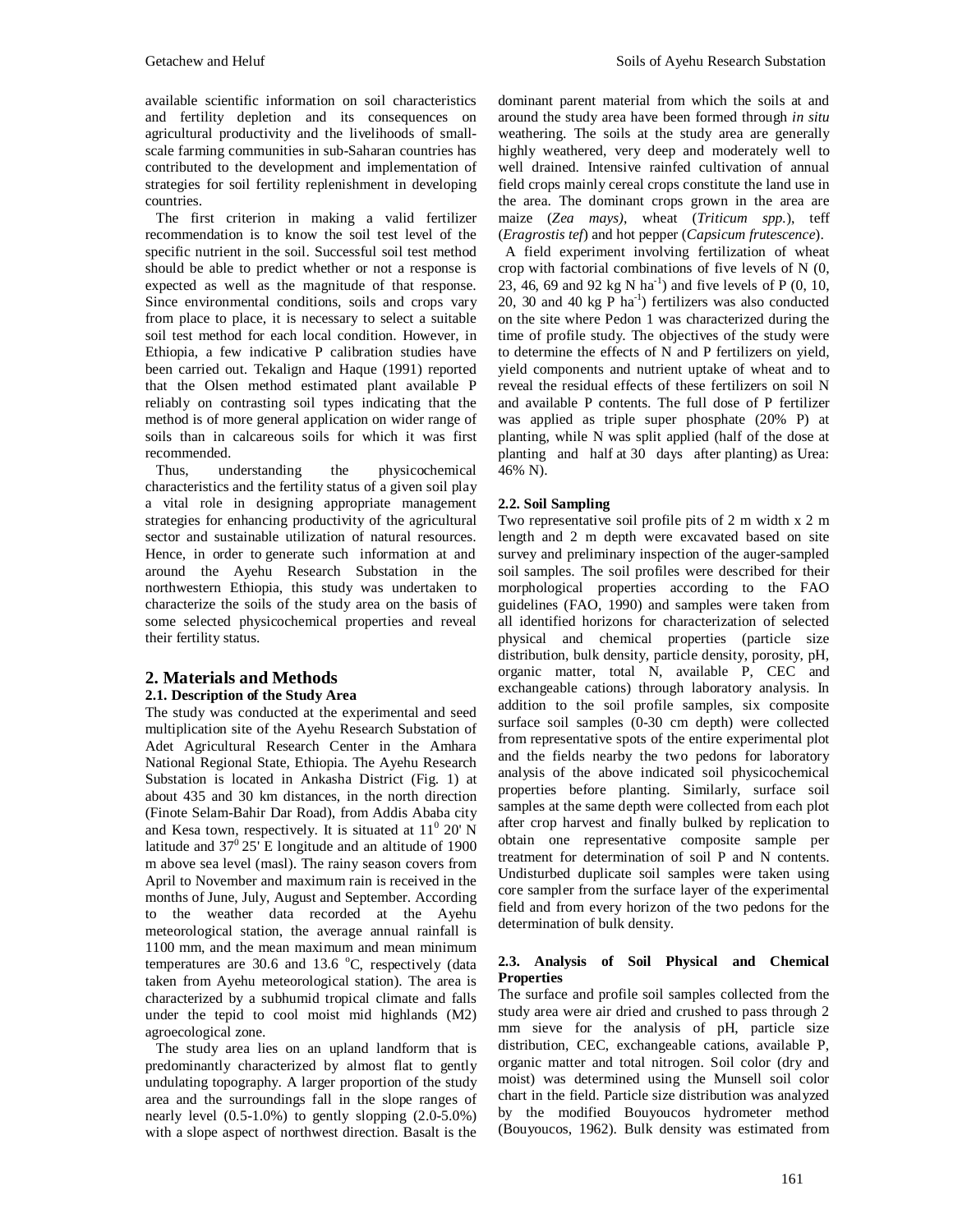

Figure 1. Location map of the Ayehu Research Substation within the Ankasha District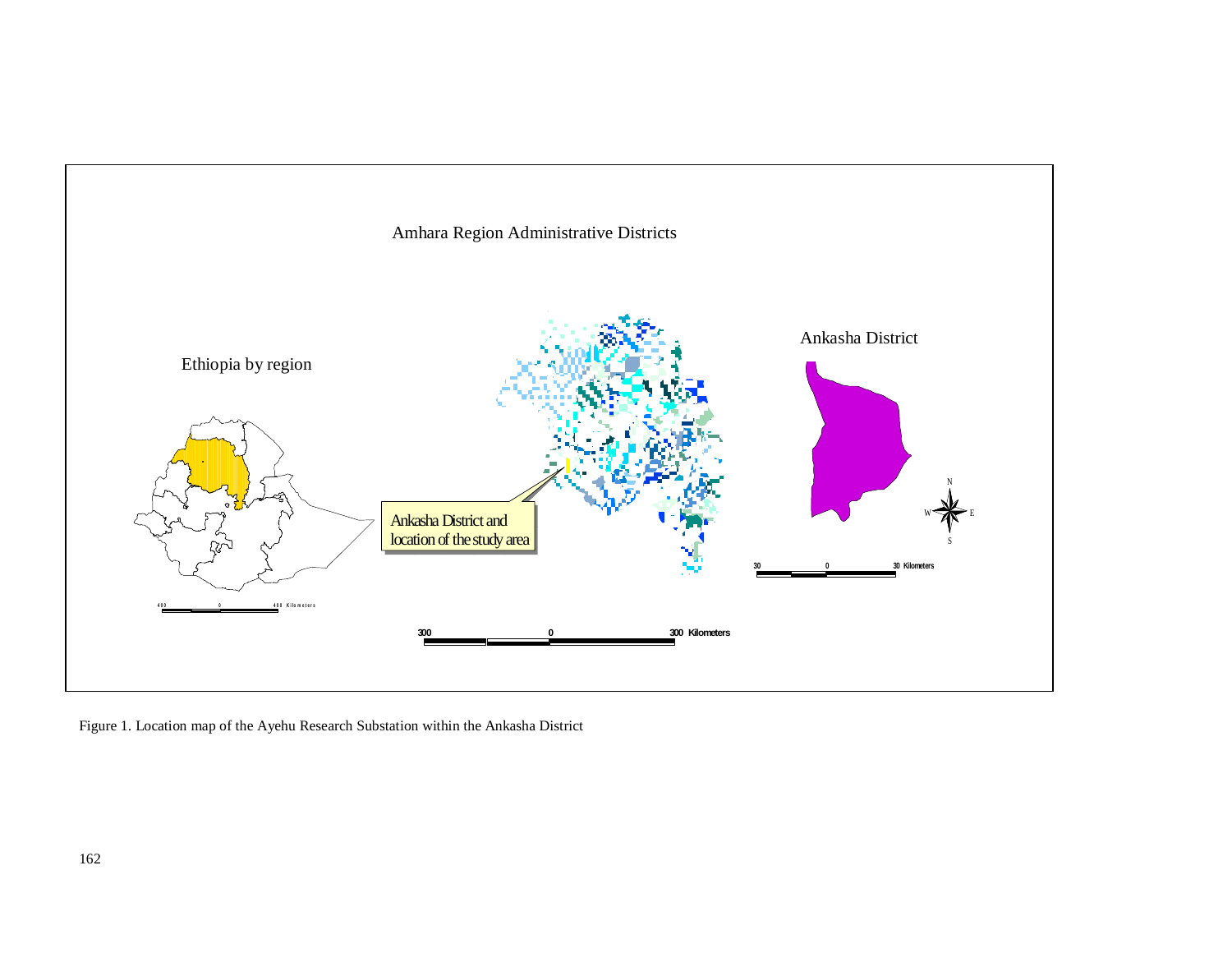undisturbed soil samples collected using core sampler from every identified genetic horizon and surface layers. Particle density was determined by the pycnometer method (Blake, 1965) and finally calculated as the mass of the solid particles per unit volume of the soil solids. Total porosity was estimated from the values of bulk density (Db) and particle density (Dp) as:

Total porosity (%) = 
$$
\left(1 - \frac{Db}{Dp}\right) \times 100
$$

The pH of the soil was measured potentiometrically using a pH meter in the supernatant suspension of 1:2.5 soil to liquid ratio of water and 1 M KCl solution and  $\Delta$ pH was determined by subtracting soil pH (KCl) from soil pH  $(H<sub>2</sub>O)$ . Cation exchange capacity (CEC) of the soil was determined by the ammonium acetate (pH 7.0) method whereby ammonium ion was replaced by Na from percolating sodium chloride solution (Chapman, 1965) and reported as CEC. Exchangeable bases were extracted with 1 M ammonium acetate at pH 7.0. Exchangeable Ca and Mg were measured from the extract with atomic absorption spectrophotometer while exchangeable K and Na were determined from the same extract with flame photometer. Percent base saturation was determined as the percentage of total exchangeable bases to the CEC of the soil. Organic carbon content was determined following the wet digestion method as described by Walkley and Black (1934), whereas the Kjeldahl procedure was followed for the determination of total nitrogen as described by Jackson (1970). Available P was determined using both the Olsen (Olsen *et al.*, 1954) and Bray II (Bray and Kurtz, 1945) extraction methods. The absorbance of available P extracted by both methods was measured using spectrophotometer after color development.

## **3. Results and Discussion**

#### **3.1. Soil Site and Morphological Features**

There was not much difference in the characteristics of the sites on which the two pedons were excavated. Accordingly, the majority of the areas represented by both of the pedons studied were cultivated for maize, wheat, triticale and other field crops. The site where pedon 1 was located is very gently sloping (1.0-2.0% slope) with slight to moderate sheet erosion. On the other hand, the site of pedon 2 is gently sloping (2.0- 5.0% slope) affected by moderate sheet and slight rill erosion. Similarly, the soils on both sites were developed from basalt parent material and both were very deep (> 200 cm) and moderately well to well drained.

The surface layers (0-25 and 0-20 cm) of the soils represented by pedons 1 and 2, respectively, were dark reddish brown (5YR 3/3 and 5YR 5/4) in color when dry and dark brown (7.5YR 3/2 and 5YR 3/4) when moist (Table 1). In the subsurface horizons, there was no variation in dry soil color (5YR 3/4 to 5YR 4/6) in pedon 1 while it varied from 5YR 5/4 to 2.5YR 4/6 in pedon 2. Similarly, the moist soil color of the subsoil layers varied from 5YR 3/4 (Bt1) to 2.5YR 4/6 (Bt3) in pedon 1 and from 5YR 3/4 (Bt1) to 2.5YR 4/3 (Bt3) in pedon 2. The soil structure was weak, fine granular at

the surface and weak, fine and medium subangular blocky in the Bt1 horizons of both pedons (Table 1). In the Bt2 horizons, the structure of pedon 1 changed to moderate, medium subangular blocky while that of the Bt3 of both pedons had moderate, fine angular blocky structure. The roots observed in the surface horizon of pedon 1 were common, fine and medium while that of pedon 2 were many, medium and coarse which decreased progressively with depth to none in the Bt3 horizons of both pedons.

The soils represented by both profiles were very deep as the total depth of both profiles was greater than 200 cm. The thicknesses of the Ap horizons were 25 cm in pedon 1 and 20 cm in pedon 2. The subsoil horizons showed a progressive increase in thickness with profile depth in both pedons. Accordingly, the boundary of the surface horizons which was described to be abrupt and smooth in both pedons changed to gradual and smooth in pedon 1 and to gradual to clear and smooth in pedon 2 in their subsoil horizons (Table 1).

The soil consistence of the top soils were soft (dry), very friable (moist) and slightly sticky and slightly plastic (wet) in pedon 1 and soft (dry), friable (moist) and sticky and plastic (wet) in pedon 2. These changed to slightly hard to hard and very hard (dry), friable to firm (moist) and sticky and plastic (wet) in the subsoil layers of both profiles (Table 1). The shiny faces observed in the ped faces of the Bt2 and Bt3 horizons of both pedons exhibited the presence of nitic properties which is considered as one of the major diagnostic characteristics of the Nitisols major soil group (FAO, 1998).

#### **3.2. Soil Physical Properties**

The surface layers (0-25 and 0-20 cm) of pedons 1 and 2, respectively, and the surface soils represented by both soil profiles were silty clay in texture. However, the subsoil horizons of both pedons were clayey in texture (Table 2). Both pedons exhibited high levels of clay accumulation in the subsoil horizons. There was no marked difference in particle density between the two pedons and the surface soil samples. The highest soil particle density  $(2.51 \text{ g cm}^3)$  was noted at the Bt3 horizons of the two pedons, whilst the lowest (2.45 g cm<sup>3</sup>) was recorded at the surface horizon of pedon 2 (Table 2). The lowest bulk density values were recorded at the surface horizons.

The results obtained from this study are in agreement with Brady and Weil (2002) who indicated that the bulk density increased with increasing soil depth and the highest bulk density occurred at the C-horizon. Wakene and Heluf (2003) also reported highest bulk density values at the bottom layers of the Cambisol and Nitisol profiles under the farmer's field and on the virgin land, respectively, in Bako area of Ethiopia. However, the same authors reported the highest bulk density value in the surface layer of the Alisol profile of the area that was under intensively cultivated research field for over three decades. The increasing bulk density with soil profile depth in the present study is apparently due to the lower content of organic matter, which was 0.61% in the Bt3 as compared to  $2.60 - 2.80\%$  in the surface horizon (Table 3). Besides to the low organic matter, less aggregation and root penetration and compaction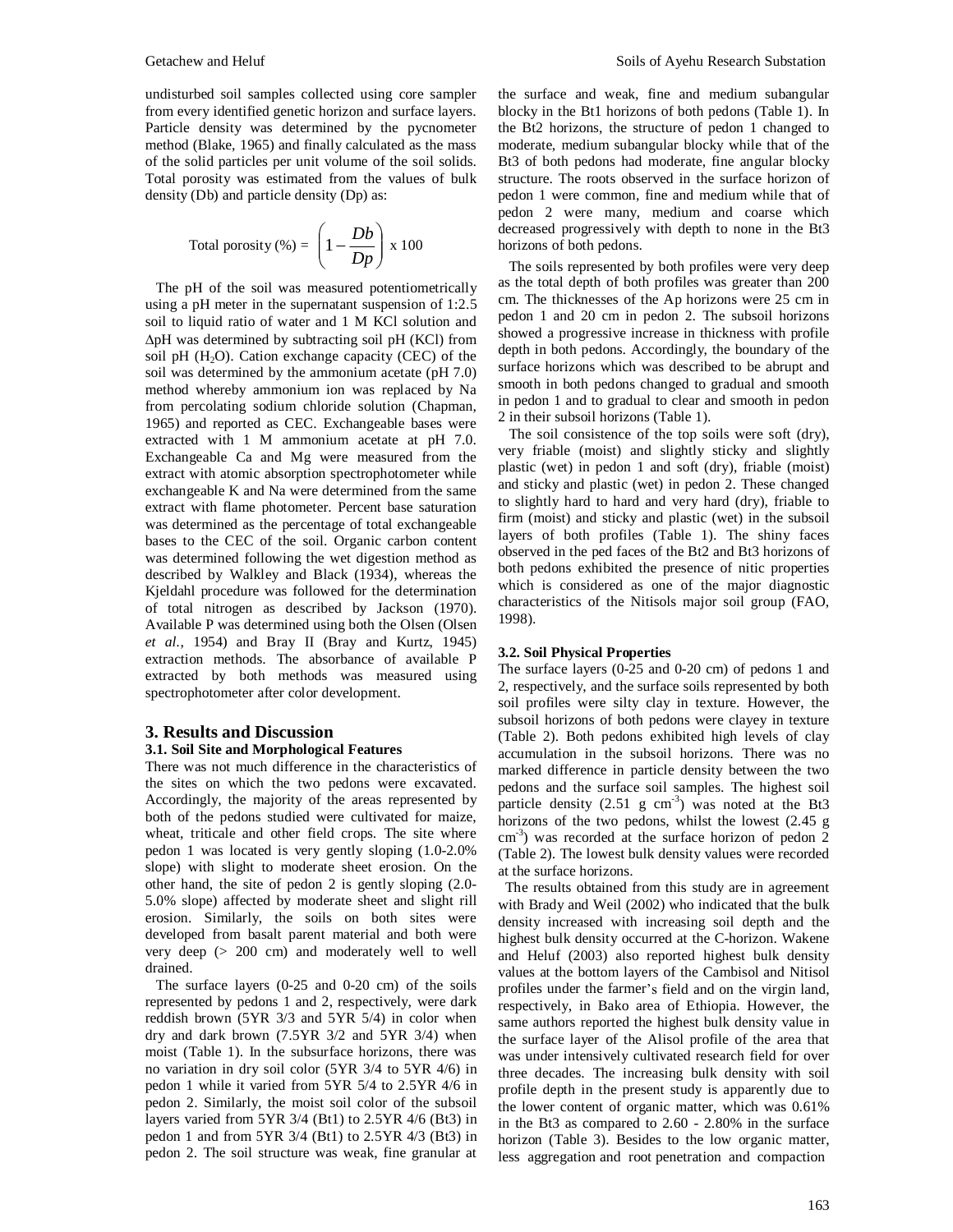Table 1. Morphological features and classification of Ayehu area soils

| Depth                    | Horizon          | Boun-                    | Color       |              | Structure                               |     | Consistence* |      | Root                  |
|--------------------------|------------------|--------------------------|-------------|--------------|-----------------------------------------|-----|--------------|------|-----------------------|
| (cm)                     |                  | $dary*$                  | Dry         | Moist        |                                         | dry | moist        | wet  |                       |
|                          |                  |                          |             |              | Pedon 1: Nitisols                       |     |              |      |                       |
| $0-25$                   | Ap               | <b>as</b>                | 5YR 3/3     | 7.5YR 3/2    | Weak, fine granular                     |     | vfr          | sssp | Common, fine & medium |
| $25 - 50$                | B <sub>t1</sub>  | gs                       | 5YR 3/4     | 5YR 3/4      | Weak, fine and medium subangular blocky | h   | fr           | sp   | Few, fine             |
| 50-100                   | Bt2              | gs                       | 5YR 4/6     | 5YR 4/3      | Moderate, medium subangular blocky      | h   |              | sp   | Very few, very fine   |
| $100 - 200$ <sup>+</sup> | B <sub>t</sub> 3 | $\overline{\phantom{a}}$ | 5YR 4/3     | $2.5YR$ 4/6  | Moderate, Fine angular blocky           |     |              | sp   | None                  |
|                          |                  |                          |             |              | Pedon 2: Nitisols                       |     |              |      |                       |
| $0 - 20$                 | Ap               | <b>as</b>                | 5YR 5/4     | 5YR 3/4      | Weak, fine granular                     |     | fr           | sp   | Many, medium & coarse |
| $20 - 50$                | B <sub>t1</sub>  | gs                       | 5YR 5/4     | 5YR 3/4      | Weak, fine and medium subangular blocky | sh  | fr           | sp   | Few, fine and medium  |
| 50-130                   | Bt2              | $\mathbf{c}\mathbf{s}$   | $2.5YR$ 4/6 | $2.5YR\,3/6$ | Weak, fine & medium subangular blocky   | h   |              | sp   | Few, very fine        |
| $130 - 200^+$            | Bt3              | $\overline{\phantom{a}}$ | $2.5YR$ 4/6 | $2.5YR$ 4/3  | Moderate, fine angular blocky           | n   |              | sp   | None                  |

\*as = Abrupt and smooth;  $gs$  = Gradual and smooth;  $cs$  = Clear and smooth;  $s$  = Soft;  $h$  = Hard;  $vh$  = Very hard;  $sh$  = Slightly hard;  $yfr$  = Very friable;  $fr$  = Friable; *fi = firm; sp = Sticky and plastic; sssp = Slightly sticky and slightly plastic*

Table 2. Soil physical properties

| Depth (cm) | Horizon          |      | Particle size distribution (%) |                   | Textural class                                                      | Particle density      | Bulk density          | Porosity (%) |  |
|------------|------------------|------|--------------------------------|-------------------|---------------------------------------------------------------------|-----------------------|-----------------------|--------------|--|
|            |                  | Sand | Silt                           | Clay              |                                                                     | $(g \text{ cm}^{-3})$ | $(g \text{ cm}^{-3})$ |              |  |
|            |                  |      |                                | Pedon 1: Nitisols |                                                                     |                       |                       |              |  |
| $0 - 25$   | Ap               | 3.0  | 57.0                           | 40.0              | Silty clay                                                          | 2.48                  | 1.23                  | 50.4         |  |
| $25 - 50$  | B <sub>t1</sub>  | 4.0  | 24.0                           | 72.0              | Clay                                                                | 2.50                  | 1.30                  | 48.0         |  |
| 50-100     | Bt2              | 4.0  | 20.0                           | 76.0              | Clay                                                                | 2.50                  | 1.30                  | 48.0         |  |
| $100-200+$ | Bt3              | 3.0  | 19.0                           | 78.0              | Clay                                                                | 2.51                  | 1.40                  | 44.2         |  |
|            |                  |      |                                | Pedon 2: Nitisols |                                                                     |                       |                       |              |  |
| $0 - 20$   | Ap               | 2.0  | 54.0                           | 44.0              | Silty clay                                                          | 2.45                  | 1.21                  | 50.6         |  |
| $20 - 50$  | B <sub>t1</sub>  | 2.0  | 30.0                           | 68.0              | Clay                                                                | 2.50                  | 1.37                  | 45.2         |  |
| 50-130     | Bt2              | 3.0  | 20.0                           | 77.0              | Clay                                                                | 2.51                  | 1.33                  | 47.0         |  |
| $130-200+$ | B <sub>t</sub> 3 | 2.0  | 22.0                           | 76.0              | Clay                                                                | 2.51                  | 1.38                  | 45.0         |  |
|            |                  |      |                                |                   | Surface soil samples nearby Pedon 1 including the experimental plot |                       |                       |              |  |
| $0 - 30$   |                  | 4.0  | 46.0                           | 50.0              | Silty clay                                                          | 2.50                  | 1.12                  | 55.2         |  |
| $0 - 30$   |                  | 3.0  | 47.0                           | 50.0              | Silty clay                                                          | 2.49                  | 1.23                  | 50.6         |  |
| $0 - 30$   |                  | 4.0  | 48.0                           | 48.0              | Silty clay                                                          | 2.50                  | 1.19                  | 52.4         |  |
| Mean       |                  | 3.7  | 47.0                           | 49.3              | Silty clay                                                          | 2.50                  | 1.18                  | 52.7         |  |
|            |                  |      |                                |                   | Composite surface soil samples nearby Pedon 2                       |                       |                       |              |  |
| $0 - 30$   |                  | 2.0  | 45.0                           | 53.0              | Silty clay                                                          | 2.50                  | 1.17                  | 53.2         |  |
| $0 - 30$   |                  | 3.0  | 43.0                           | 54.0              | Silty clay                                                          | 2.50                  | 1.14                  | 54.4         |  |
| $0 - 30$   |                  | 4.0  | 44.0                           | 52.0              | Silty clay                                                          | 2.50                  | 1.13                  | 54.8         |  |
| Mean       |                  | 3.0  | 44.0                           | 53.0              | Silty clay                                                          | 2.50                  | 1.15                  | 54.1         |  |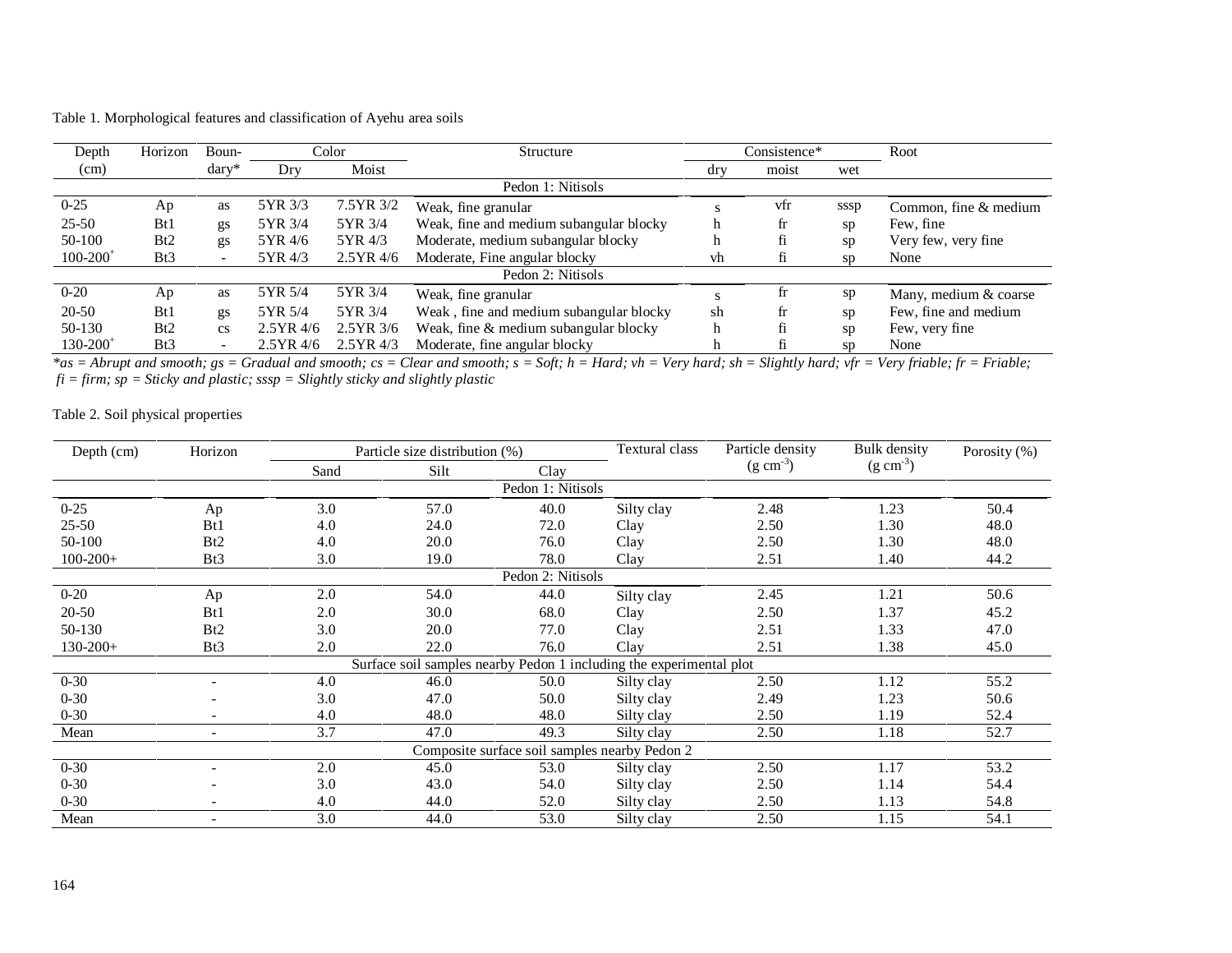caused by the weight of the overlying layers have contributed to the increasing bulk density with depth (Brady and Weil, 2002). In contrast to bulk density, the lowest total porosity (44.2%) was observed at the Bt3 horizon of pedon 1 followed by 45.0% at the Bt3 horizon of pedon 2 and the highest (55.2%) was recorded on the composite surface soil sample collected around pedon 1 (Table 2). This low total porosity was also the reflection of low organic matter content in the subsurface horizons and due to compaction caused by the weight of the soil in the overlying horizons.

## **3.3. Soil Chemical Properties**

Throughout the horizons of the two pedons and in the composite surface soil samples,  $pH$  ( $H_2O$ ) was higher than pH (KCl) (Table 3). Consequently,  $\Delta pH$  values remained positive, which is an indication of variable charge clay surfaces. Sahlemedhin (1999) also reported results in which the values of  $pH$  ( $H_2O$ ) were higher than pH (KCl) in soils dominated with layer silicate minerals, whereas in the soils dominated by amorphous mineral and oxides of iron and aluminum, the proportion of pH dependent charges was very high and the pH (KCl) values were higher than that of pH ( $H_2O$ ). Considering the pH (KCl) values, all of the horizons except the Bt3 (pH 5.1) of profile 1 were strongly acidic  $(pH < 5.0)$  throughout the depths of the pedons and the composite surface soils. The soil pH  $(H<sub>2</sub>O)$  values of both soil pedons and the composite surface soil were in the range of 5-6, which is considered as moderately acidic reaction class (Brady and Weil, 2002).

The organic carbon (Table 3) contents were in the range of 2.4 to 2.9% across the surface layers of the pedons and the composite surface soils around the pedons. In both pedons, organic carbon was the highest in the surface soils and decreased rapidly and consistently with profile depths. The organic carbon contents of both pedons and the surface soils fall under moderate based on the ratings of soil test values established by Tekalign *et al.* (1991). The distribution of the total soil N contents among the pedons and the surface soils (0.19-0.22%) is almost similar to the organic carbon and are also considered as moderate as per the ratings of same. The C: N ratios of the surface soil layers of both pedons and the average values of the composite surface soil samples varied from 12.2 to 13.7 (Table 3) and these were within the normal ranges for average mineral soils. The relatively higher values of C: N ratios in some of the subsoil layers suggest low rate of organic matter decomposition and indicate lower rate of mineralization of organic N.

The CEC and total exchangeable bases decreased consistently from the surface to the subsurface horizons except for the Bt3 horizon of pedon 2 (Table 3). The decrease in CEC with depth could be due to the strong association between organic carbon and CEC, as organic matter content also decreased with depth in both pedons. The subsoil horizons showed relatively lower values of CEC and percentage base saturation values lower than 50% suggesting high intensity of weathering and the presence of 1:1 (kaolinitic) type minerals. Exchangeable Na contents of the soils under the two profiles and the surface soil samples were trace. Exchangeable K decreased almost consistently from the surface to the subsurface horizons on pedon 1, whereas

an appreciable amount of K was recorded in both profiles which made the result in agreement with the common observation that Ethiopian soils are rich in K. Moreover, based on the ratings of Tekalign *et al.* (1991), which sets that soils consisting of exchangeable K values greater than  $0.77 \text{ cmol}(+)$  kg<sup>-1</sup> as high in K, the soils of the study area were high to very high in exchangeable K.

In both pedons, the highest values of exchangeable Ca were recorded in the surface horizons (Table 3). Similarly, exchangeable Mg was highest in the surface layers of the pedons, and hence exchangeable Ca and Mg occupied 84% and 90% of the CEC in pedon 1 and pedon 2, respectively. The distribution of exchangeable Ca and Mg showed inconsistency with depth in both pedons. Relatively lower Ca and Mg concentrations were recorded on the composite surface soil samples analyzed compared to that of the surface layers of the pedons. Considering the results of the composite surface soil samples, soil exchangeable Ca is in the range of medium  $(5-8 \text{ cmol}(+) \text{ kg}^{-1})$  and Mg is rated as high  $(0.67-1.50 \text{ cmol}(+) \text{ kg}^{-1})$  as per the rating suggested by Tekalign *et al.* (1991).

The percent base saturation values throughout the two pedons and composite surface soil samples were less than 50%. This could be due to the high rainfall and intensive cultivation in the study area that enhanced loss of basic cations through leaching and crop harvest (Singh *et al.*, 1995; Saikh *et al.*, 1998b). Higher organic carbon concentrations were recorded in the surface horizons as compared to the lower depths of the soil profiles. Similarly, the amount of total nitrogen decreased consistently with depth throughout the two pedons (Table 3). Considering the surface soil layers, the highest organic carbon (2.8%) and total nitrogen (0.22%) were obtained in Pedon 2 (Table 3).

## **3.4. Soil Classification**

The morphological, physical, and chemical properties of pedons 1 and 2 suggest that the soils under both soil profiles qualify the FAO (1998) criteria for classification as Nitisols. According to the FAO (1998), Nitisols are reddish brown soils with nitic properties on the exposed surfaces and exhibit shiny, lustrous ped faces. In both pedons, the soil structure of the Bt horizons ranged from moderate, medium subangular blocky to moderate, fine angular blocky structure. The horizon boundaries were abrupt and smooth in the surface horizons. These changed to gradual and smooth in Pedon 1 and to gradual to clear and smooth in Pedon 2 in their subsoil horizons. The contents of clay throughout the pedons were greater than 30% and increased considerably with increasing depth from 40 to 78% in Pedon 1 and from 44 to 77% in Pedon 2 indicating translocation of clay from the surface soil and its accumulation in the subsoil layers. The Munsell moist color values and chromas were also 5 and 4 or less, respectively. The diagnostic properties and the physicochemical properties suggested the classification of these soils into Nitisols group (FAO, 1998). The shiny ped faces (pressure faces) observed in the Bt2 and Bt3 horizons of both pedons clearly indicate the existence of Nitic properties which is a major diagnostic property for their classification as Nitisols at a reference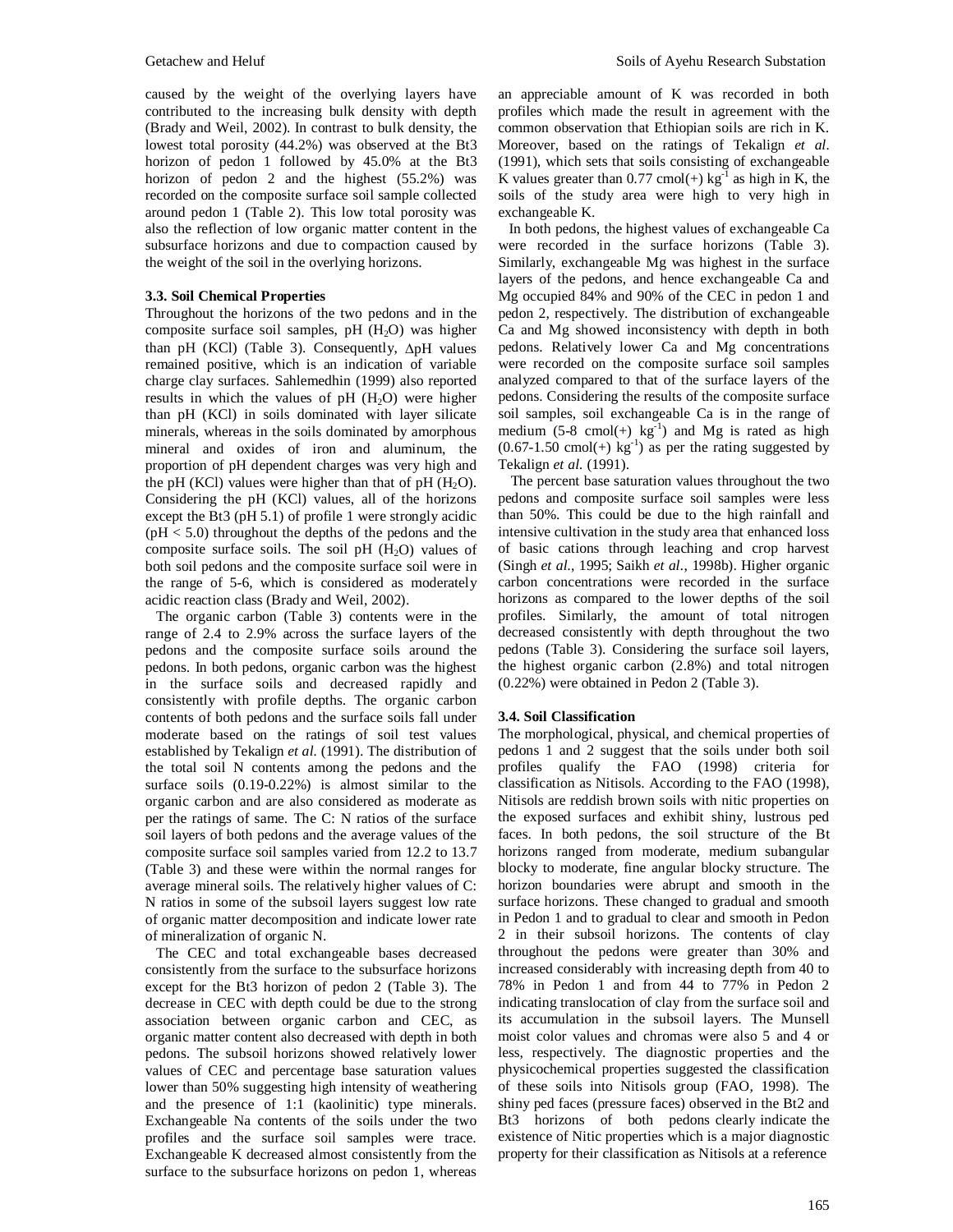|  | Table 3. Chemical properties of soils in Ayehu area |
|--|-----------------------------------------------------|
|--|-----------------------------------------------------|

| Depth         | pH (1:2.5)       |      | $\Delta$ pH |       | AvP $(mg l^{-1})^*$ | <b>TN</b>                            | <sub>OC</sub>     | C: N                                          | CEC and exchangeable bases (cmol(+) $kg^{-1}$ ) |                                 |      |       |      |       | <b>PBS</b> |
|---------------|------------------|------|-------------|-------|---------------------|--------------------------------------|-------------------|-----------------------------------------------|-------------------------------------------------|---------------------------------|------|-------|------|-------|------------|
| (cm)          | H <sub>2</sub> O | KCl  |             | Olsen | <b>Bray</b>         | (% )                                 | (% )              | ratio                                         | <b>CEC</b>                                      | Na                              | K    | Ca    | Mg   | TEB   | $(\% )$    |
|               |                  |      |             |       |                     |                                      | Pedon 1: Nitisols |                                               |                                                 |                                 |      |       |      |       |            |
| $0 - 25$      | 5.88             | 4.77 | 1.11        | 3.21  | 4.40                | 0.19                                 | 2.6               | 13.70                                         | 33.5                                            | trace                           | 2.66 | 10.36 | 3.55 | 16.57 | 49.46      |
| $25 - 50$     | 5.56             | 4.29 | 1.27        | 1.80  | 3.80                | 0.10                                 | 1.5               | 15.00                                         | 29.5                                            | trace                           | 1.90 | 6.22  | 2.42 | 10.54 | 37.33      |
| 50-100        | 5.70             | 4.52 | 1.18        | 2.13  | 3.80                | 0.07                                 | 1.0               | 14.30                                         | 27.9                                            | trace                           | 0.72 | 7.73  | 2.64 | 11.09 | 39.75      |
| $100 - 200 +$ | 5.75             | 5.10 | 0.65        | 1.91  | 3.40                | 0.05                                 | 0.6               | 12.00                                         | 22.9                                            | trace                           | 0.68 | 6.35  | 3.00 | 10.33 | 45.10      |
|               |                  |      |             |       |                     |                                      | Pedon 2: Nitisols |                                               |                                                 |                                 |      |       |      |       |            |
| $0 - 20$      | 5.55             | 4.53 | 1.02        | 2.35  | 4.01                | 0.22                                 | 2.8               | 12.70                                         | 33.1                                            | trace                           | 1.52 | 10.6  | 2.90 | 15.02 | 45.38      |
| $20 - 50$     | 5.46             | 4.34 | 1.12        | 2.36  | 3.40                | 0.09                                 | 1.9               | 21.10                                         | 26.9                                            | trace                           | 0.76 | 7.16  | 1.90 | 9.82  | 36.50      |
| 50-130        | 4.89             | 4.31 | 0.58        | 0.19  | 2.80                | 0.07                                 | 1.3               | 18.60                                         | 19.9                                            | trace                           | 1.29 | 0.82  | 1.31 | 3.42  | 17.19      |
| $130-200+$    | 5.35             | 4.40 | 0.95        | 0.43  | 4.00                | 0.10                                 | 1.1               | 11.00                                         | 26.1                                            | trace                           | 2.05 | 5.32  | 2.60 | 9.97  | 38.20      |
|               |                  |      |             |       |                     | Composite surface soils nearby Pedon |                   |                                               |                                                 | including the experimental plot |      |       |      |       |            |
| $0 - 30$      | 5.81             | 4.81 | 1.00        | 2.58  | 4.24                | 0.22                                 | 2.9               | 13.18                                         | 29.5                                            | trace                           | 2.81 | 5.90  | 1.01 | 9.72  | 32.95      |
| $0 - 30$      | 5.89             | 4.80 | 1.09        | 2.33  | 4.22                | 0.22                                 | 2.7               | 12.27                                         | 28.7                                            | trace                           | 2.97 | 5.80  | 0.98 | 9.75  | 33.97      |
| $0 - 30$      | 6.00             | 4.83 | 1.17        | 2.95  | 4.18                | 0.22                                 | 2.8               | 12.73                                         | 28.9                                            | trace                           | 0.53 | 5.40  | 0.87 | 6.80  | 23.53      |
| Mean          | 5.90             | 4.81 | 1.09        | 2.62  | 4.21                | 0.22                                 | 2.8               | 12.73                                         | 29.0                                            | trace                           | 2.10 | 5.70  | 0.95 | 8.76  | 32.55      |
|               |                  |      |             |       |                     |                                      |                   | Composite surface soil samples nearby Pedon 2 |                                                 |                                 |      |       |      |       |            |
| $0 - 30$      | 5.99             | 4.78 | 1.21        | 2.33  | 4.20                | 0.21                                 | 2.4               | 11.43                                         | 24.7                                            | trace                           | 1.60 | 6.00  | 1.10 | 8.70  | 35.22      |
| $0 - 30$      | 5.81             | 4.75 | 1.06        | 2.34  | 4.22                | 0.21                                 | 2.6               | 12.38                                         | 22.7                                            | trace                           | 2.21 | 6.00  | 1.00 | 9.21  | 40.57      |
| $0 - 30$      | 6.01             | 4.72 | 1.29        | 2.64  | 4.21                | 0.21                                 | 2.7               | 12.86                                         | 29.1                                            | trace                           | 2.13 | 5.42  | 1.05 | 8.60  | 29.55      |
| Mean          | 5.94             | 4.75 | 1.19        | 2.44  | 4.21                | 0.21                                 | 2.6               | 12.22                                         | 25.5                                            | trace                           | 1.98 | 5.81  | 1.05 | 8.84  | 35.11      |

\*AvP = Available P; TN = Total N, OC = Organic carbon; CEC = Cation exchange capacity; TEB = Total exchangeable bases; PBS = Percent base saturation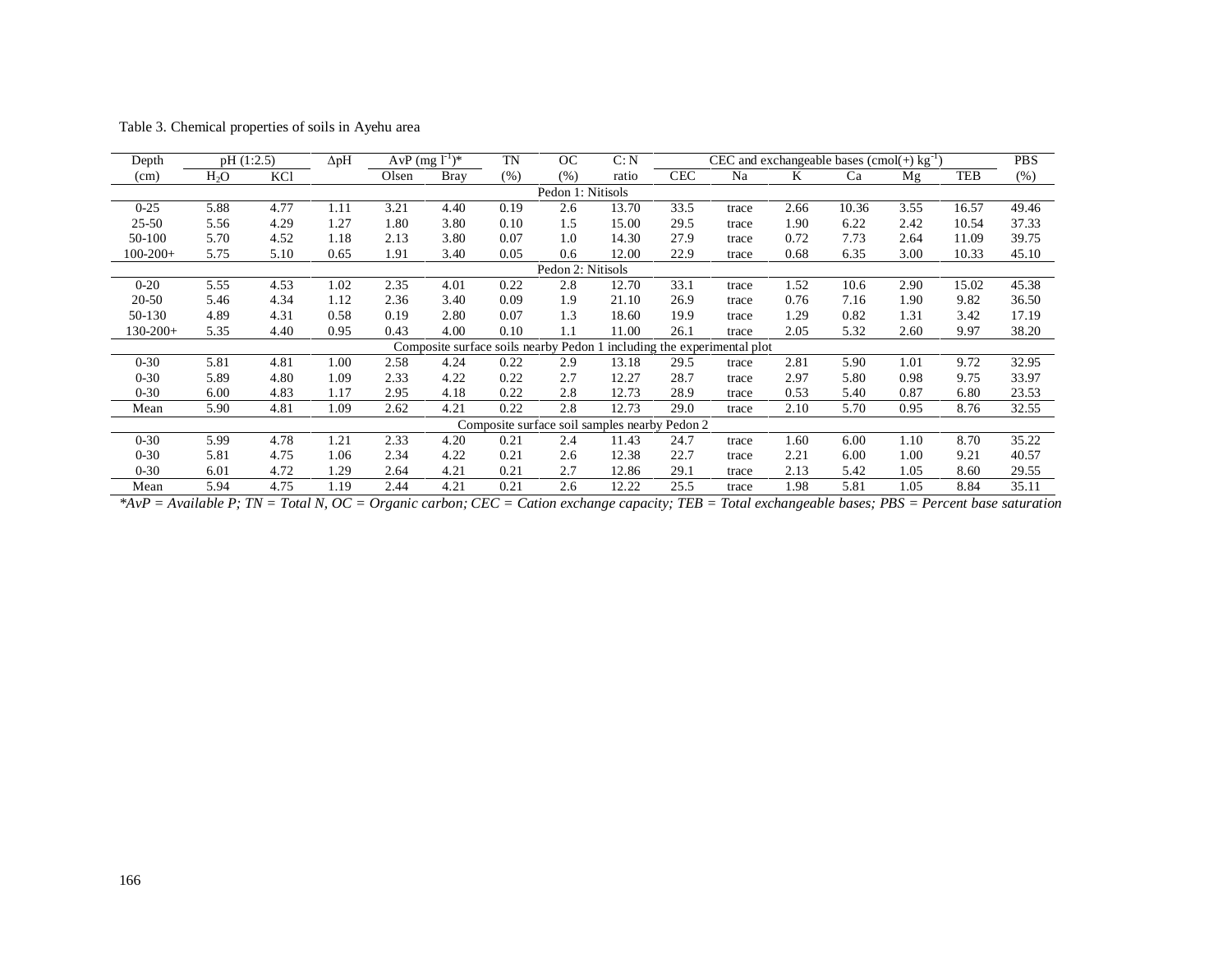group level. Moreover, the percentage base saturation throughout the depths of both soil profiles was below 50%. This property suggests that the soils further qualify to be classified as Dystric Nitisols at the second level of classification of the FAO system (FAO, 1998).

#### **3.5. Native and Residual Soil Phosphorus**

The Olsen extractable P of the soils in the study area was very low (< 5 ppm) as per the ratings of Olsen *et al.* (1954). Similarly, the Bray II extractable P was low (< 3 ppm) as described by Olsen and Dean (1965). The highest concentrations of Olsen extractable phosphorus (3.21 ppm) and Bray II extractable phosphorus (4.40 ppm) were obtained in the surface horizon of pedon 1 (Table 3). Available P values are still lower in the composite surface soil samples of the cultivated fields near the two pedons. Generally, both the Olsen and Bray II extractable P values of the soils are far below the critical soil test P levels for most crop plants as reported by Tekalign and Haque (1991) for Ethiopian soils. This low soil test levels of available P may be due to the inherently low P levels of the soil or due its high P fixation capacity caused by the strongly acidic (pH  $KCl$ ) and moderately acidic ( $pH H<sub>2</sub>O$ ) soil reactions.

The results of the Olsen and Bray II extractable soil P determined on soil samples collected from every treatment combination at harvest are presented in Table 4. The main effects of increasing levels of applied N fertilizer on soil P extracted by both methods were not consistent although the Bray II P tended to increase while the Olsen P showed a decreasing trend with increasing applied N rates. Considering the main effect of applied N, the highest values of Bray II (5.16 kg ha <sup>1</sup>) and Olsen  $(4.32 \text{ kg} \text{ ha}^{-1})$  extractable soil P were obtained with the application of N at 46 and 0 kg ha<sup>-1</sup>, respectively. Nevertheless, without applied P, increasing the levels of N fertilizer from 0 to 92 kg ha<sup>-1</sup> increased consistently the Bray II P from 2.80-4.80 kg ha<sup>-1</sup> and the Olsen P from 1.65-2.53 kg ha<sup>-1</sup> (Table 4).

On the contrary, application of P fertilizer increased both the Olsen and Bray II extractable available soil P consistently (Table 4). Averaged across all levels of applied N fertilizer rates, the Bray II extractable soil P increased from  $3.84$  to  $5.64$  kg ha<sup>-1</sup> and Olsen P from 2.15 to 4.26 kg  $ha^{-1}$  when the rate of applied P fertilizer increased from 0 to 40 kg P  $ha^{-1}$ . In the absence of applied N fertilizer, the Bray II extractable soil P increased consistently from  $2.80 - 6.20$  kg ha<sup>-1</sup> with the increment of P fertilizer rate from 0 to 30 kg P  $ha^{-1}$ whereas the Olsen P increased from  $1.65-8.02$  kg ha<sup>-1</sup> when the rate of applied P fertilizer increased from 0 to  $40 \text{ kg P}$  ha<sup>-1</sup> (Table 4). The increment of both Bray II and Olsen extractable soil P with increasing applied rates of P fertilizer indicates that the crop recovery of applied P was low and a considerable amount of the applied phosphorus fertilizer has been left in the soil as a residual P.

| Applied N      | Applied $P$ (kg ha <sup>-1</sup> ) |      |                                             |                                    |      |      |  |  |  |
|----------------|------------------------------------|------|---------------------------------------------|------------------------------------|------|------|--|--|--|
| $(kg ha^{-1})$ | $\overline{0}$                     | 10   | 20                                          | 30                                 | 40   |      |  |  |  |
|                |                                    |      | Bray II available $P$ (mg $I^{\text{-}1}$ ) |                                    |      |      |  |  |  |
| $\theta$       | 2.80                               | 3.20 | 5.00                                        | 6.20                               | 5.00 | 4.44 |  |  |  |
| 23             | 3.60                               | 4.40 | 4.60                                        | 5.00                               | 4.60 | 4.44 |  |  |  |
| 46             | 4.00                               | 4.80 | 4.00                                        | 5.40                               | 7.60 | 5.16 |  |  |  |
| 69             | 4.00                               | 4.20 | 5.60                                        | 5.40                               | 6.00 | 5.04 |  |  |  |
| 92             | 4.80                               | 3.80 | 4.60                                        | 5.00                               | 5.00 | 4.64 |  |  |  |
| Mean           | 3.84                               | 4.08 | 4.76                                        | 5.40                               | 5.64 | 4.74 |  |  |  |
| Applied N      |                                    |      |                                             | Applied $P$ (kg ha <sup>-1</sup> ) |      | Mean |  |  |  |
| $(kg ha-1)$    | $\overline{0}$                     | 10   | 20                                          | 30                                 | 40   |      |  |  |  |
|                |                                    |      | Olsen available $P$ (mg $1^{-1}$ )          |                                    |      |      |  |  |  |
| $\Omega$       | 1.65                               | 2.01 | 4.21                                        | 5.74                               | 8.02 | 4.32 |  |  |  |
| 23             | 1.92                               | 2.66 | 2.39                                        | 3.44                               | 2.65 | 2.61 |  |  |  |
| 46             | 2.16                               | 3.41 | 2.52                                        | 3.74                               | 3.83 | 3.13 |  |  |  |
| 69             | 2.50                               | 2.15 | 3.45                                        | 2.95                               | 3.78 | 2.97 |  |  |  |
| 92             | 2.53                               | 4.63 | 2.72                                        | 3.26                               | 3.01 | 3.23 |  |  |  |
| Mean           | 2.15                               | 2.97 | 3.06                                        | 3.82                               | 4.26 | 3.25 |  |  |  |

|  |  |  |  |  | Table 4. Effects of increasing levels of N and P application on Olsen and Bray II available P contents of the soil |  |
|--|--|--|--|--|--------------------------------------------------------------------------------------------------------------------|--|
|  |  |  |  |  |                                                                                                                    |  |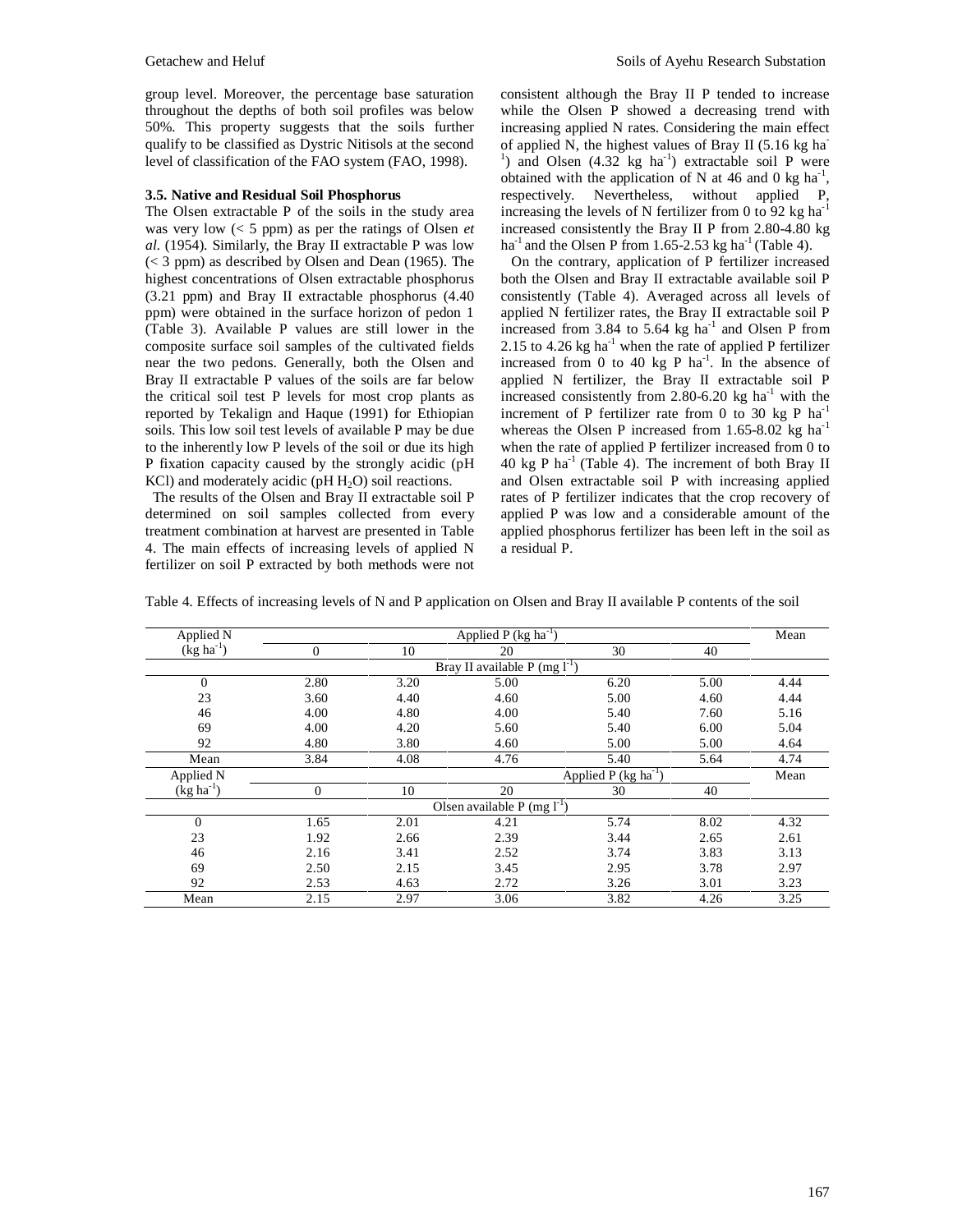## **4. Conclusion**

Examination of the pedons revealed that the soils exhibited high levels of clay accumulation with increasing depth and silty clay to clay in texture. The reddish brown and red soil characteristics with nitic properties on the exposed surfaces having shiny, lustrous ped faces and their chemical properties lead to the classification of this soil into Nitisol. In both pedons, the lowest bulk density values were recorded at the surface horizons. Higher values of  $pH$  ( $H_2O$ ), available P (Bray II), total N, organic matter, CEC, total exchangeable bases and percentage base saturation were observed in the surface soil horizons and the composite surface soil samples than in the subsurface horizons of the pedons.

The Olsen and Bray II soil test P values revealed that the soils of the study area are very low and low, respectively, and are far below the critical soil test P values for most crop plants as per the results of similar studies under Ethiopian conditions. Similarly, the organic carbon and total N status of the soils are moderate whereas exchangeable Ca is medium, Mg is high and K is high to very high. Application of P fertilizer increased both the Olsen and Bray II extractable soil available P consistently. This further indicates that crop recovery of applied P fertilizer in one season is low and therefore much of the applied P remains in the soil as available form of P for subsequent use by crop plants. Apparently, the results of this study provide basic information and baseline data for further research and development efforts in soil fertility management for sustainable utilization of the soil resources in the area. However, further detailed study and analysis should be carried out on the soils around Ayehu in order to supplement the results of this specific location and one year study so that sound conclusions can be drawn and recommendations made.

## **5. Acknowledgement**

The authors acknowledge the Amhara Region Agricultural Research Institute (ARARI) in general and the Adet Agricultural Research Center in particular for supporting the study financially through their Agricultural Research and Training Project (ARTP) fund.

## **6. References**

- Asfaw, B., Heluf, G., Yohannes, U. and Eylachew, Z. 1997. Effect of crop residues on grain yield of sorghum (*Sorghum bicolor*) (L.) to application of N and P Fertilizers. *Nutrient Cycling in Agroecosystems* 48: 191-196.
- Blake, G.R. 1965. Bulk density. *In*: C.A. Black (ed.). Methods of Soil Analysis. Agron. Part I, No. 9, Am. Soc. Agron. Madison, Wisconsin, USA. pp. 374-399.
- Bouyoucos, G.J. 1962. Hydrometer method improved for making particle size analyses of soils. *Agronomy Journal* 54: 464-465.
- Brady, N.C. and Weil, R.R. 2002. *The Nature and Properties of Soils*, 13<sup>th</sup> edition. Person Education Ltd., USA.
- Bray, R.H. and Kurtz, L.T. 1945. Determination of total, organic and available forms of phosphorus in soils. *Soil Science Society of America Proceedings* 59**:** 39-45.
- Chapman, H.D. 1965. Cation exchange capacity by ammonium saturation. *In:* C.A. Black (ed.). Methods of Soil Analysis. Agronomy Part II, No 9, Am. Soc. Agron. Madison, Wisconsin, USA. pp. 891-901.
- FAO (Food and Agriculture Organization). 1990. Guidelines for soil description  $(3<sup>rd</sup>$  edition), Rome, Italy.
- FAO (Food and Agriculture Organization). 1998**.** World reference base for soil resources. FAO, ISRIC and ISSS, Rome, Italy.
- FAO (Food and Agriculture Organization). 2001. Soil fertility management in support of food security in Sub-Saharan Africa (SSA), Rome, Italy.
- Jackson, M.L. 1970. *Soil Chemical Analysis*. Prentice Hall, Inc., Engle Wood Cliffs, New Jersey.
- Kang, B.T. 1993. Changes in soil chemical properties and crop performance with continuous cropping on Entisols in the humid tropics. *In:* K. Mulongoy and R. Merck (eds.). Proceedings of International Symposium. 4-6 November 1991, Laboratory of Soil Fertility and Biology, Katholieke Unversiteit, and International Institute of Tropical Agriculture (IITA). Leuven, Belgium. pp. 297-306.
- Martel, Y.A. and Mackenzie, A.F. 1980. Long-term effects of cultivation and land use on soil quality in Quebec. *Canadian Journal of Soil Science* 60: 411-420.
- Mishra, B.B., Heluf, G. and Kibebew, K. 2004. Soils of Ethiopia: Perceptions, appraisal and constraints in relation to food security. *Journal of Food, Agriculture and Environment* 2: 269-279.
- Mohammed, A., Le Roux, P.A.L., Barker, C.H. and Heluf, G. 2005. Soils of Jelo Micro-Catchment in the Chercher Highlands of Eastern Ethiopia: I. Morphological and physicochemical properties. *Ethiopian Journal of Natural Resources* 7: 55- 81.
- Olsen, S.R, Cole, C.V., Watanabe, F.S. and Dean, L.A. 1954. Estimation of available phosphorus in soils by extraction with sodium bicarbonate. *USDA Circular 939.*
- Olsen, S.R. and Dean, L.A. 1965. Phosphorus. *In:* C.A. Black (ed.). Methods of Soil Analysis. II. Chemical and Microbiological Properties. No. 9, Agronomy Series. Am. Soc. Agron. Madison, Wisconsin, USA. pp. 1035-1049.
- Sahlemedhin, S. 1999. Draft guideline for regional soil testing laboratories. NFIA, Addis Ababa, Ethiopia.
- Saikh, H., Varadachari, C. and Ghosh, K. 1998a. Changes in carbon, nitrogen and phosphorus levels due to deforestation and cultivation. A case study in Simplipal National Park, India. *Plant and Soil* 198: 137-145.
- Saikh, H., Varadachari, C. and Ghosh, K. 1998b. Effects of deforestation and cultivation on soil CEC and contents of exchangeable bases. A case